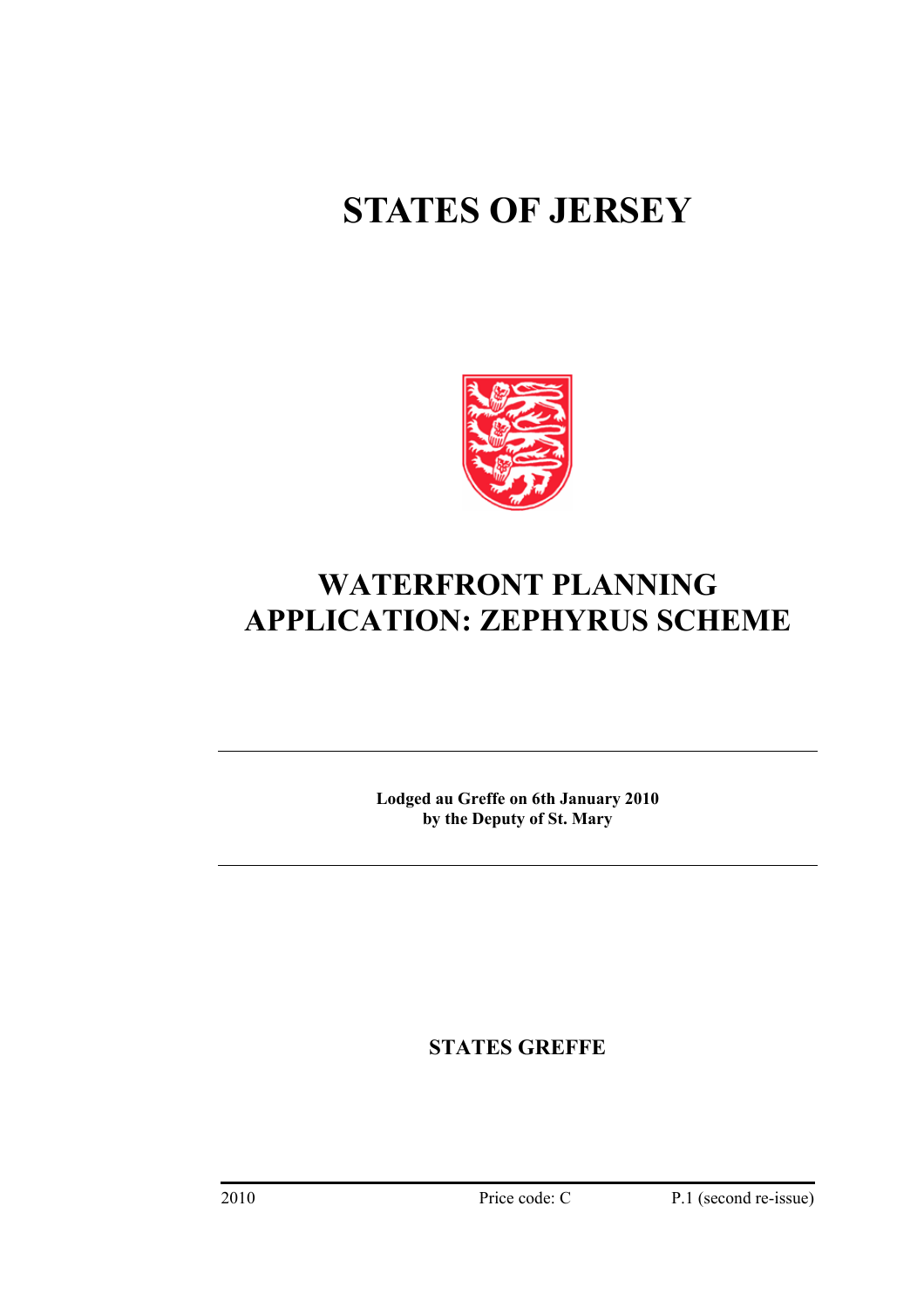## **PROPOSITION**

## **THE STATES are asked to decide whether they are of opinion** −

to request the Minister for Planning and Environment, before determining the application for the development known as 'Zephyrus' on the Waterfront, shown on the drawing attached at Appendix 1, to –

- (a) present to the States his formal response to the Key Findings and Recommendations of the Report of the Environment Scrutiny Panel into the Environmental Impact Assessment process and any ongoing environmental issues, especially with respect to the Ramsar site, relating to the La Collette incinerator, which is to be presented to the States in due course, in accordance with the procedure newly agreed between the Chairmen's' Committee and the Council of Ministers;
- (b) present to the States a formal appraisal of the Environmental Impact Statement provided with regard to the planning application for the proposed Zephyrus scheme in the light of the Panel's report;
- (c) present to the States a report concerning one or more alleged breaches at the La Collette incinerator site currently under investigation by the Department under the Water Pollution Law;
- (d) report clearly to the Assembly the lessons which have been learned from the events at La Collette and Castle Quays and the measures which he and his Department will enact in order to tackle all the issues which have come to light.

DEPUTY OF ST. MARY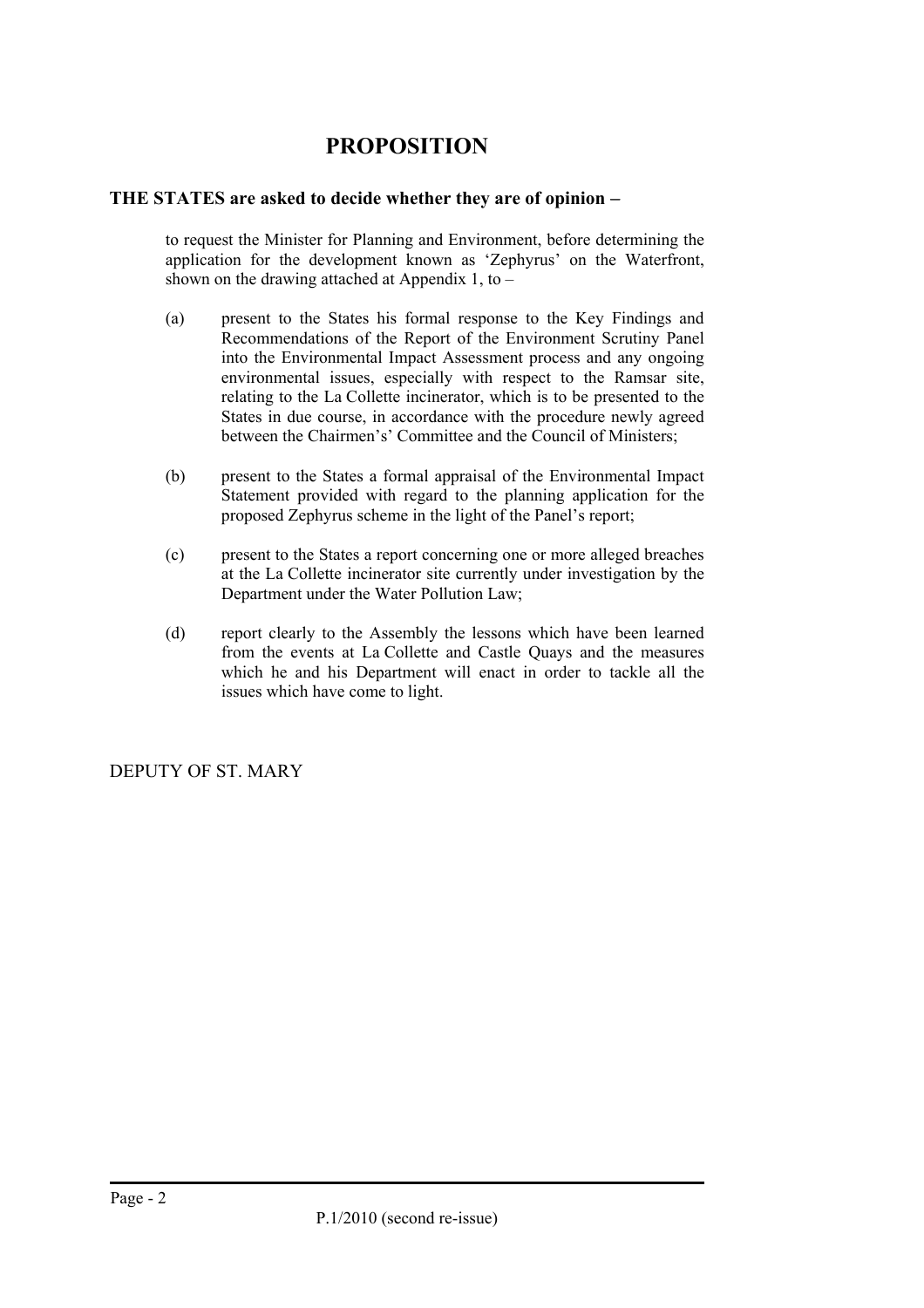#### **REPORT**

## **ABBREVIATIONS USED**

- CEMP Construction Environmental Management Plan
- EIA Environmental Impact Assessment
- EIS Environmental Impact Statement
- P&E Planning and Environment
- SOS Save our Shoreline
- TTS Transport and Technical Services

## **SUMMARY**

- 1. Recent events have shown that there are serious problems concerning environmental protection in major projects on waterfront sites. These problems must be addressed before any further projects are given the goahead. This proposition is about learning the lessons of the past and applying them.
- 2. This Proposition aims to secure good governance and to protect the marine environment. It spells out what the Minister for P&E should do with respect to the next major planning application on the waterfront, namely the application for the proposed Zephyrus development<sup>[1](#page-2-0)</sup>. Without this proposition, good governance in the Island is dealt another blow, and our precious marine environment is threatened with further damage which could and should be avoided.

## **INTRODUCTION**

## **Zephyrus and the need for extra caution**

- 3. The Zephyrus development is the latest in a series of large-scale waterfront developments requiring deep excavations into contaminated land near to the sea: Radisson, La Collette EfW, Castle Quays I, and Zephyrus. These excavations and the subsequent construction phase are inherently problematic in that there is increased risk of serious pollution of the marine environment by making the pollutants which are undoubtedly present in the landfill more available to the sea-water as it permeates in and out.
- 4. One would expect, therefore, that the Minister would be extremely cautious in determining each application as it comes before him, in this case, Zephyrus. He should be eager to examine carefully the evidence, experience and knowledge gained from the previous developments and apply it to the latest scheme, particularly if the previous developments have had problems.
- 5. Now we know, and this report will show, that this is precisely the case. These previous developments have indeed had massive problems. The Radisson escaped scrutiny but the EfW project and Castle Quays I have thrown up the following –

<span id="page-2-0"></span> <sup>1</sup> Zephyrus is the name for the proposed large development of flats to the north (but not adjacent to) the Radisson Hotel on the seafront. See Appendix 1 for location plan.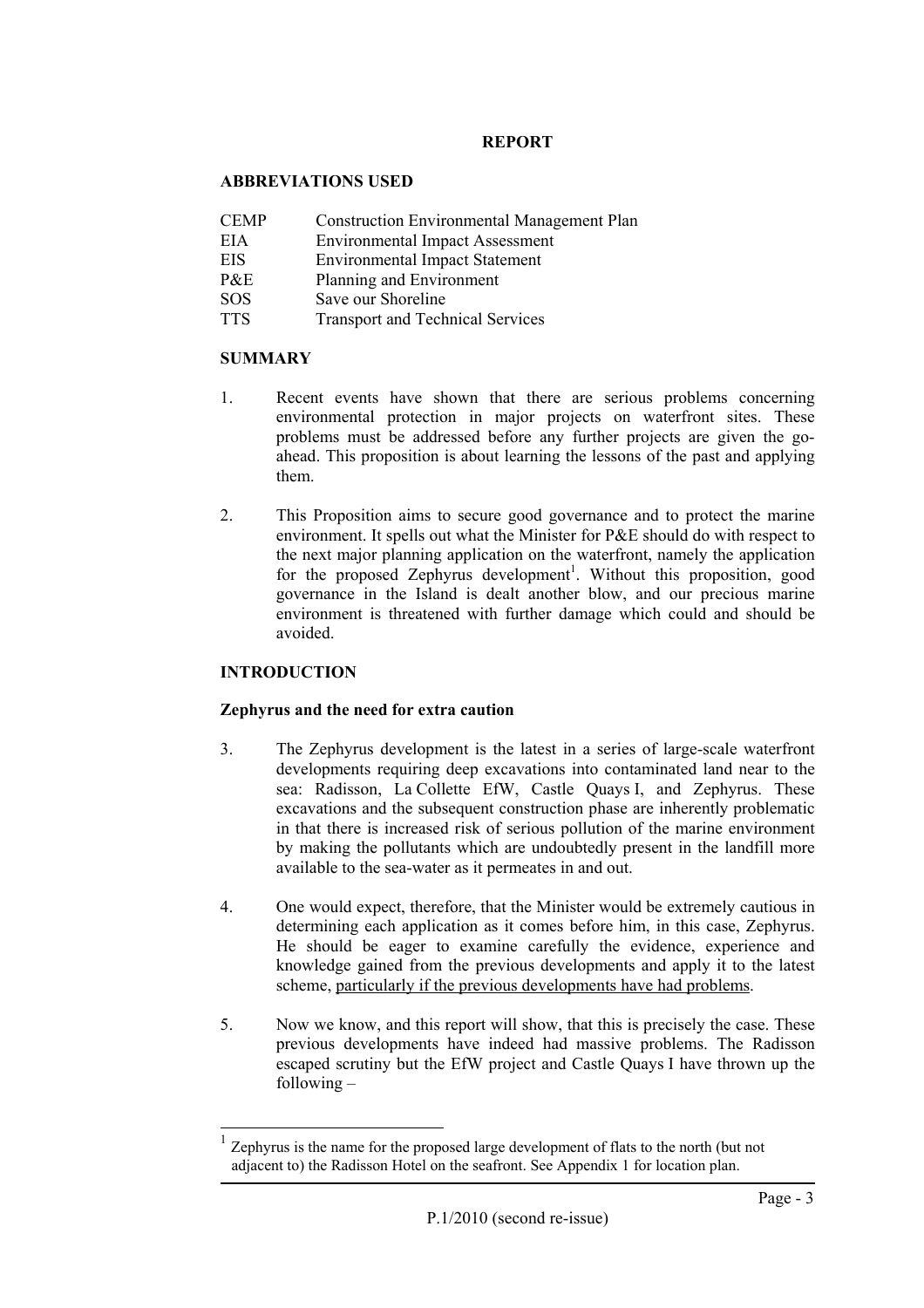- (i) wholly inadequate Environmental Impact Statements (EIAs);
- (ii) defective Construction Environmental Management Plans (CEMPs);
- (iii) inadequate site management procedures;
- (iv) water pollution during construction, on the face of it breaking the Water Pollution (Jersey) Law 2000;
- (v) ongoing investigation, which has lasted over 8 months so far, into major breach or breaches of the Water Pollution Law at La Collette EfW site;
- (vi) dismissal of the project site manager<sup>[2](#page-3-0)</sup> at La Collette EfW site, amid allegations that he took environmental protection too seriously;
- (vii) misleading statements, secrecy and lack of communication.

## **The need for this proposition**

- 6. All this proposition asks is that the Minister takes full and proper account of these problems before determining the Zephyrus application. He must do this in order to carry out his duties with due care, and in order to properly determine this application within the spirit and the letter of the 2002 Planning Law. The proposition simply spells out what this means. These are very grave matters and they demand an adequate response.
- 7. The Planning and Building (Jersey) Law 2002 states (Article 19(1): "The Minister in determining an application for planning permission shall take into account all material considerations."
- 8. When faced with these serious matters, one may very well ask why the Minister did not agree to look closely at all these issues and issue his formal response to them before determining the Zephyrus application. In fact the Minister has refused to do this. In particular he has refused to respond formally in the agreed fashion<sup>3</sup> to the Scrutiny review of the process which led to the EfW receiving permission, and of the resultant failings in the construction phase, before determining the Zephyrus application.
- 9. There are 3 points to note about this refusal. The first is that in so doing, the Minister is effectively disregarding a major review by a Scrutiny Panel which has taken just under a year, and involved a team of leading experts in EIAs who have been assisting the Panel. The second is that the Minister himself has, from his appearance at the Panel with his officers, a fair idea of how serious the issues are which will come to light when the report is published. And third, these failings have led to an ongoing investigation and to the dismissal of the project site manager.
- 10. In the light of these 3 considerations, is it not strange that the Minister has merely offered to "look at" the Scrutiny review before determining this application? One has to ask: what is the point of Scrutiny if this is how major reports are going to be treated?

<span id="page-3-0"></span> <sup>2</sup> Working for Fichtner, consultants retained by TTS to manage the project.

<span id="page-3-1"></span> $3$  i.e. – in accordance with the procedure newly agreed between the Chairmen's Committee and the Council of Ministers in October 2009.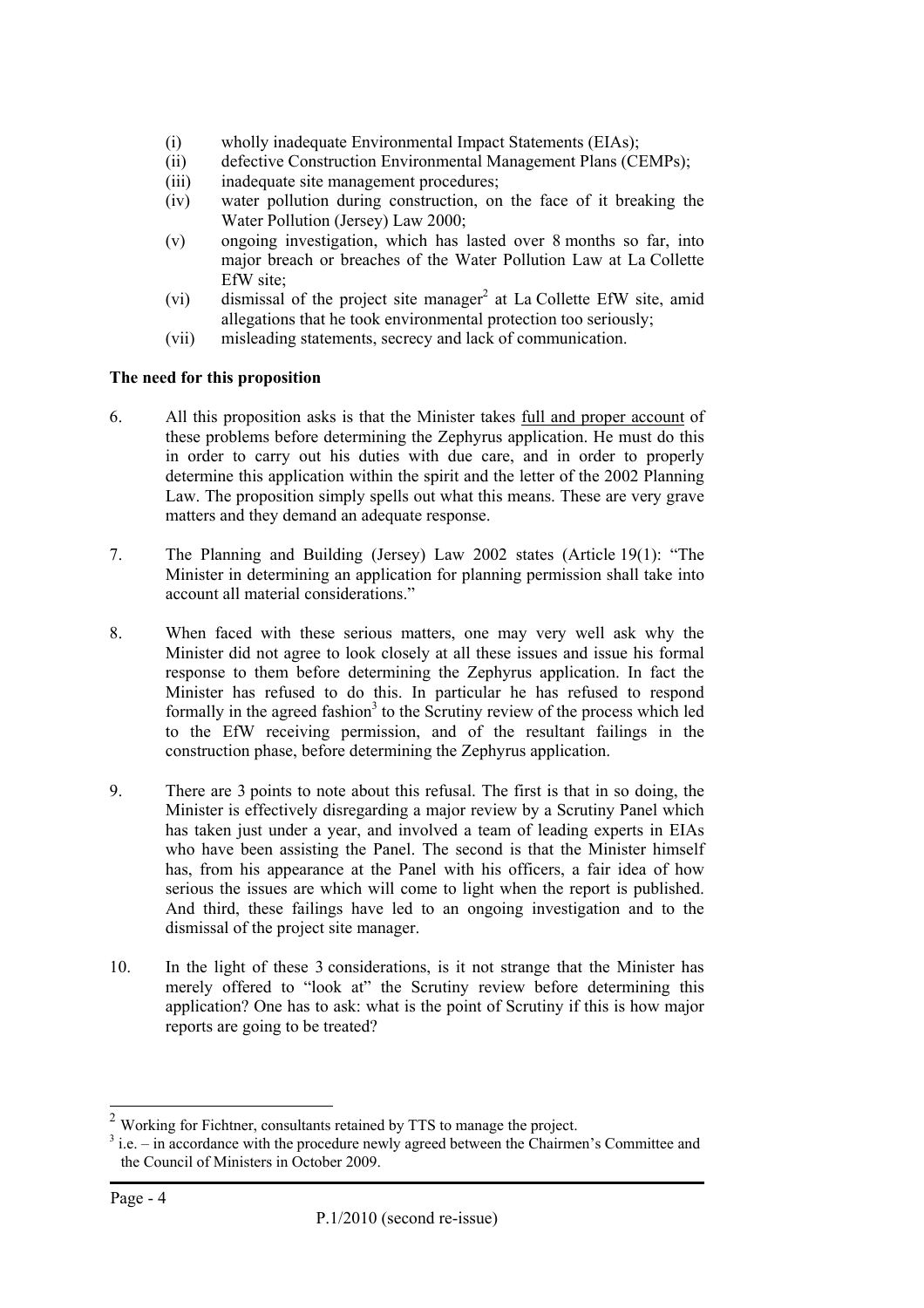- 11. In addition, the other matters the investigation being prepared by his own Department into a major breach of the water Pollution Law at the La Collette site, the extraordinary events at Castle Quays I and La Collette and the question-marks surrounding the EIA for the proposed Zephyrus development need to be addressed properly and seen to be addressed properly before there is any question of Zephyrus going ahead.
- 12. With respect to good governance, in creating and administering the planning Laws and the Island Plan, the Minister and his Department have to be free of the suspicion of any bias or corruption. Good governance is the cornerstone of this, without it the system fails and public confidence vanishes. Procedures must be robust and fair and followed without fear or favour. And learning from past failures (and successes) must surely be part and parcel of the job.
- 13. And with respect to protection of the environment it is clear that the role of the Department is unique and cannot be compromised. If the Department fails in this responsibility, there is nowhere else to go. The Water Pollution (Jersey) Law 2000 and the Waste Management (Jersey) Law 2005 are both administered by the Minister's Department.
- 14. The bottom line is that the Minister seems not to be prepared to place enough importance on the 2 vital principles of good governance and the protection of the environment. And yet these 2 principles are absolutely fundamental to the work of the Minister and his Department and this is why I am asking the States to intervene to protect them.

## **PAST PROBLEMS AND THEIR RELEVANCE TODAY**

- **(i) Wholly inadequate Environmental Impact Statements (EIAs)**
- 15. An EIS' job, put very simply, is to define what risks are posed to the environment by a given project, in all its aspects, and then describe how those risks can be avoided or limited.

## **La Collette EfW EIS – scoping**

- 16. Scoping is that part of the overall EIA process which determines which issues the EIS should look at. There is no legal requirement to carry out scoping, but it is customary to do it as it serves to focus subsequent work on what is relevant and important and enables topics agreed by stakeholders to be unimportant to be dealt with briefly. With big projects it is accepted best practice and the Minister has accepted that proper scoping should have been done for this EIS.
- 17. Scoping should be inclusive and should involve not only government agencies but also non-government stakeholders. In this way all relevant expertise can be taken advantage of, and all relevant interests can be addressed. All this is essential in achieving a comprehensive yet focused EIS which commands public acceptance.
- 18. In this EIS not one member of the local Ramsar Steering Group participated in the scoping exercise. Save Our Shoreline, Concern, the Société, the National Trust, the fishermen's organisations, and the Ramsar organisation itself, none took part. So this EIA excluded those who had worked hard for the Island to achieve Ramsar status, as well as all those who were most concerned and most knowledgeable.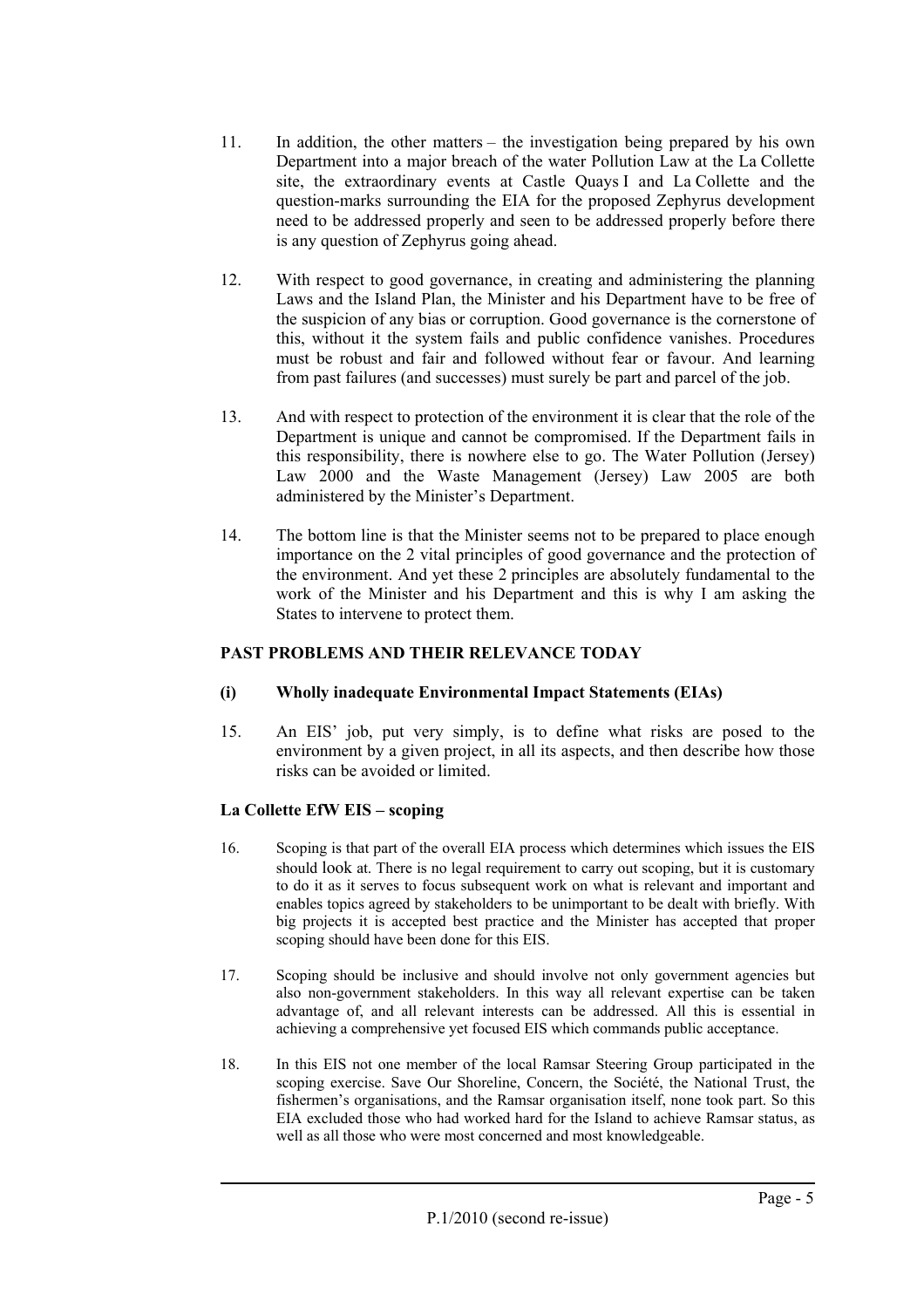19. In addition, the public hearings conducted by the Scrutiny Panel revealed astonishing confusion about the scoping exercise, which included the scoping being re-labelled as "pre-scoping", in flat contradiction to the evidence of all the documents which clearly talk about "scoping" and an apology from officers for having misled the House.<sup>[4](#page-5-0)</sup>

#### **La Collette EfW EIS – impacts on the Ramsar site**

- 20. The various possible impacts on the neighbouring Ramsar site were not adequately described in the EIS. For example, the impact of airborne pollution from the new incinerator is not described. "There would be no direct loss of habitat designated as RAMSAR site. The only potential impact on the RAMSAR site would be water pollution risk from the construction and operation of the new facility (see Section 16: Water Resources and Drainage)".<sup>5</sup>
- 21. About this failure to describe the impact of airborne pollution on the Ramsar site, Dr. Stephan Funk wrote to me early last year in the following terms: "The EIS assesses air quality solely with respect to risk to humans. It is a well established fact that levels of toxicity of chemicals is not identical for all organism (sic) and varies greatly. Bio-accumulation of pollutants through the food chain is well documented and can cause disease. What might pose no risk for humans might be highly toxic to other organisms and vice versa. Thus, the conclusions for human health may or may not be extrapolated for the RAMSAR site. I am not a toxicologist and rely on expert opinion. However, the EIS does not provide such expertise as it did not provide data."
- 22. This failure to provide adequate data to back up assertions or conclusions runs like a theme through the EIS review.
- 23. About water pollution from authorized discharges in operation, the EIS says this: "Discharged water would be **within the set conditions** for the existing consented discharge from the power station so there will be no significant change over the current situation and no specific mitigation for cooling water would be required." (my emphasis).
- 24. These "set conditions" are not described so the reader can only assume that the marine environment is adequately protected by these conditions. In fact these "set conditions" are anything but set. There are no absolute values for pollutants within the existing discharge permit. [6](#page-5-2)
- 25. About water pollution from contaminated fill the EIS says this: "The potential sources of pollution to coastal waters would be both during construction and operation of the site. The potential pathway is infiltration into the fill and then dispersal due to tidal movements affecting intrusion of water under the fill area. At the detailed design stage trial pits and boreholes would be included as part of the ground investigation in order to allow testing for contaminants and determine the exact nature and depth of the fill in the area of the proposed foundation works." (EIS Volume 2, para. 16.3.1)
- 26. There was no testing for ground contamination as part of the EIS and no work whatsoever done on the possible impact of these contaminants on the marine

<span id="page-5-0"></span> <sup>4</sup> <sup>4</sup> See Public Hearing 8th July, pages  $5-8$  (esp. pages  $7-8$ ); pages  $16-17$ ; pages  $24-30$  (esp. foot page 27 and page 28); and pages  $41-48$  (esp. foot pages  $41$  and  $42$ ).

<span id="page-5-1"></span> $5$  EIS Volume 2, para. 10.3.2.

<span id="page-5-2"></span><sup>&</sup>lt;sup>6</sup> "Panel representative: But within the consent, are there actual chemical levels set?  **Assistant Director, Environmental Protection:** Not determinant levels, no."( transcript of Public Hearing 8th July, page 39)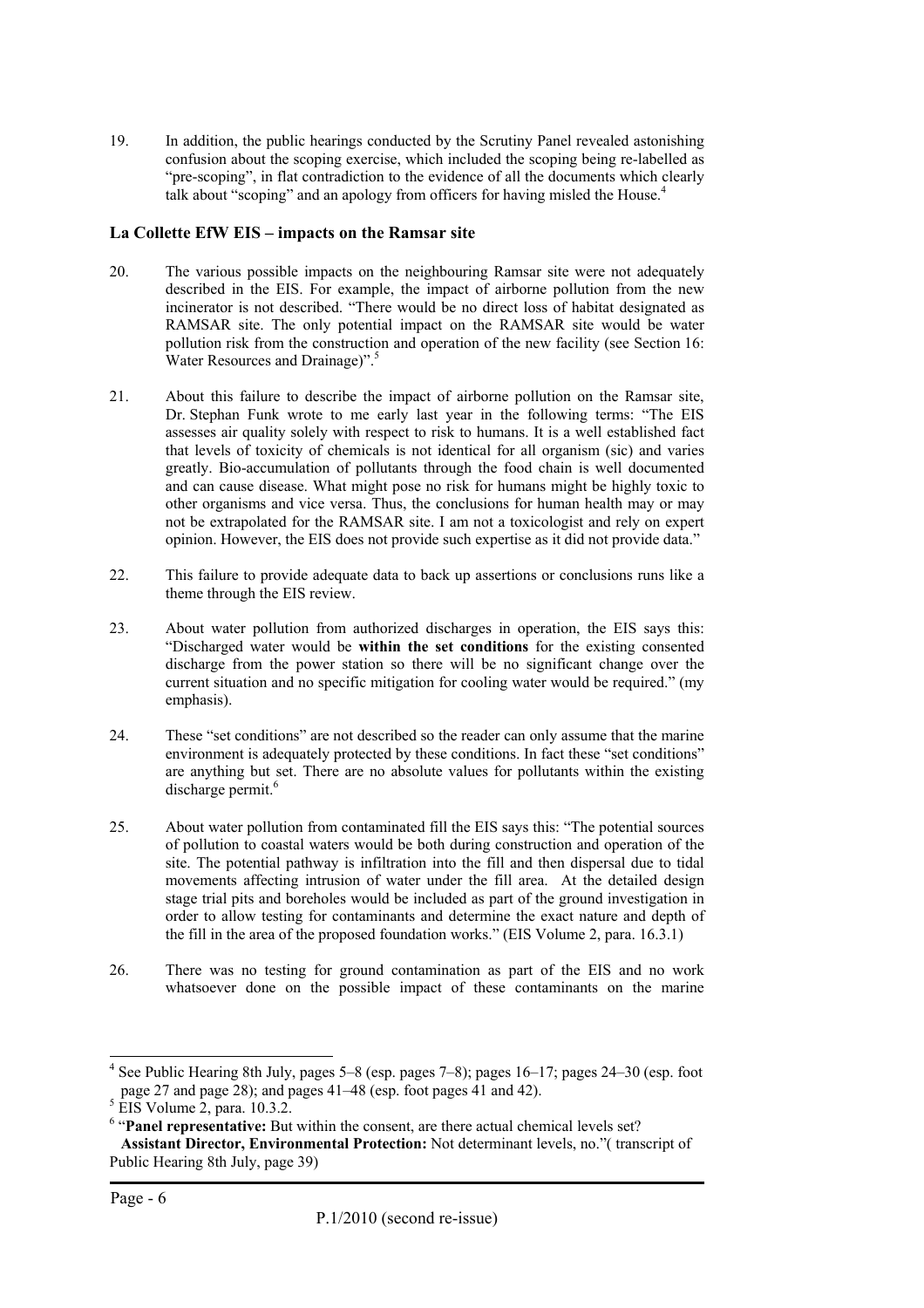environment.<sup>7</sup>Knowing the history of landfill in Jersey, this was completely irresponsible.

- 27. This way of proceeding, which actually avoids doing what an EIS should do, seems to have been based on two things, both of them inexcusable. The first is demonstrated by an entry in the Water Resources section of the Environmental Impact Summary Tables of the EIS: 'Potential impact: "Release of contaminants from Made Ground" – Actual impact: "Anticipated to be low risk due to inert nature of fill"' (EIS Volume 2, page 225). TTS and P&E together, the applicant and the regulator, went forward on the basis of the fiction that the site consisted of "inert fill" and in so doing put the marine environment of Jersey at risk.
- 28. The second was the pattern throughout the EIS of putting the potential problem off to be resolved later. "It is proposed that a "watching brief" for contaminated or hazardous materials should be adopted during the site development and construction phases." (EIS Volume 2, para. 16.3.1). Note that in schizophrenic fashion, the fill is inert on page 225, but may contain contaminated or hazardous materials on page 215.
- 29. These are just a small selection of the points to be made about the failings of the EIS on the basis of which planning permission was given for the incinerator at La Collette. Members may very well have the full Scrutiny Panel Report by the time of the debate on this proposition – they will find it is indeed as bad as I have said here.<sup>[8](#page-6-1)</sup>
- 30. Most worrying of all is the fact that the Chief Officer of P&E, in reply to a question at the Public Hearing in September, assured the Panel that in his view the EIS for the incinerator was perfectly sound. 9  [O](#page-6-2)n its own, and in the light of the rest of this report, this statement should give the Minister cause for grave concern and food for thought.

## **Zephyrus EIS[10](#page-6-3)**

- 31. There appear to be serious problems with this EIS also, echoing those of the incinerator EIS.
- 32. On page 128 the EIS talks of groundwater flow being "influenced by tidal waters". The EIS says that the groundwater quality is good. But there is no groundwater on the Zephyrus site.
- 33. Apparently the EIS does not take on board the issue of sea-water ingress to the site once excavated, despite the fact that this has occurred at both Castle Quays and La Collette. SOS claim that the mitigation methods set down for sea-water ingress are insufficient. They ask whether a discharge permit will be enforced in the event of sea-water entering the site and coming into contact with the pollutants that bare known to be in the site. If it is, how will it be managed? If not, why not?

<span id="page-6-0"></span> <sup>7</sup> **The Deputy of St. Mary:** So the summary of the position is that no investigation of ground contamination took place before the planning approval was given?

<span id="page-6-1"></span>**Principal Planner:** That is right. (transcript of Public Hearing 8th July, page 21) <sup>8</sup> I have deliberately <u>not</u> looked at the draft of the Panel's Report in writing this, using only existing sources.

<span id="page-6-2"></span><sup>&</sup>lt;sup>9</sup> **The Deputy of St. John:** In the opinion of the Department, is the submitted Environment Statement deficient in any way? This is a straightforward yes or no answer.<br>Chief Officer, Planning and Environment Department: No. (transcript page 12)

<span id="page-6-3"></span><sup>&</sup>lt;sup>10</sup> The comments in this section are based on the submission made by 'Save Our Shoreline' in response to the Zephyrus EIS. They were put under great time pressure by the Planning Department in preparing their submission, hopefully there are no mistakes.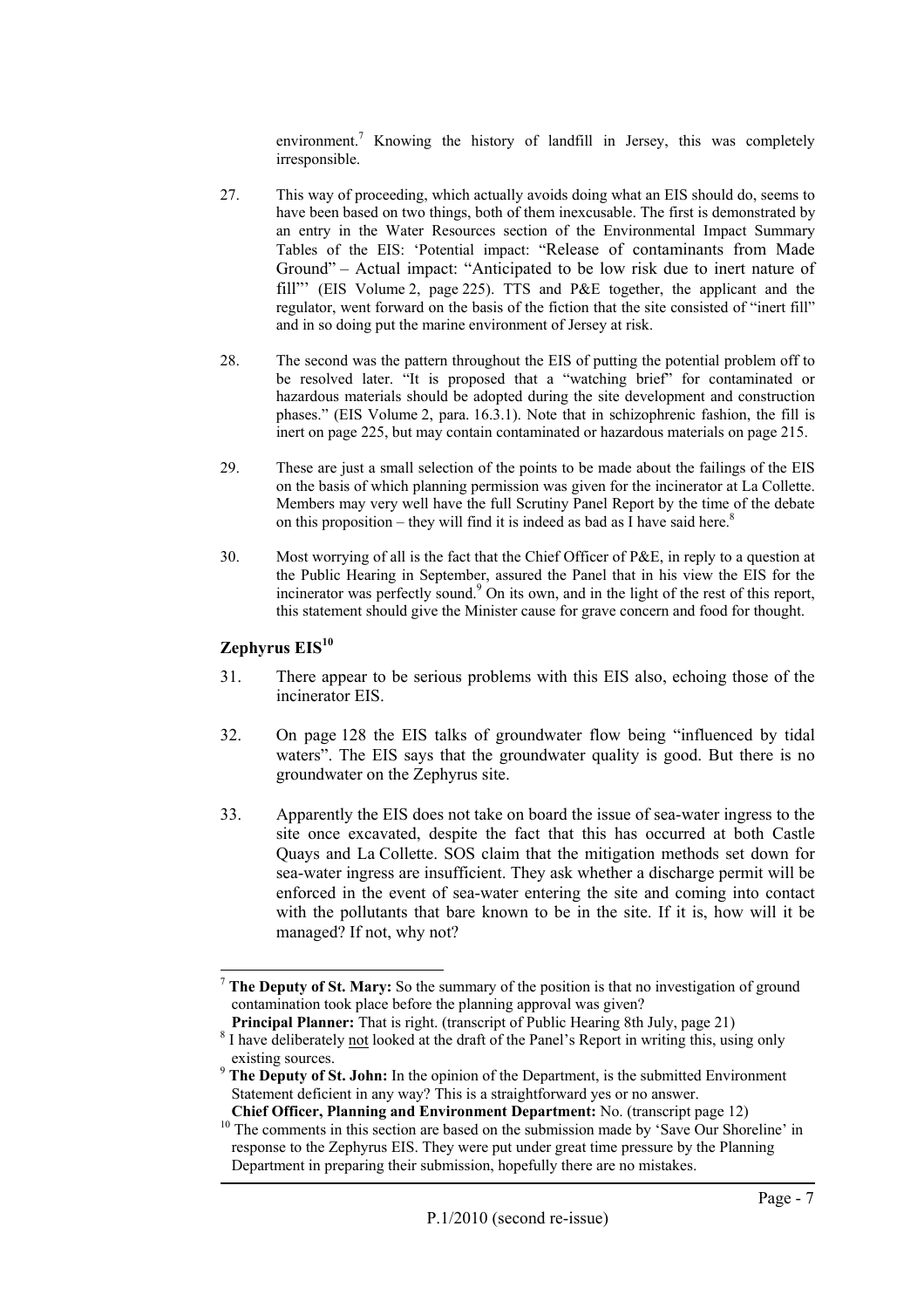34. The information on ground conditions includes results of samples but no information of when, where and how the samples were taken.

## **(ii) Defective Construction Environmental Management Plans (CEMPs)**

## **La Collette**

- 35. The CEMP takes on particular importance in a scenario where a lot of reliance is placed on it by an inadequate or barely adequate EIS.
- 36. In the case of La Collette, the many failings of the CEMP had a potentially serious impact on the marine environment, to what extent, we do not know.
- 37. These failings are not academic. They led to poorer outcomes. For example, there was an actual delay of three months in responding to the dewatering issue because things had not been thought through and documented n advance.
- 38. A possible breach of the water pollution law took place and is now the subject of a criminal investigation. The presence of the ash pits was omitted from the CEMP and yet of course they represented a major pollution risk and hazard in the construction phase. As was proved by events, when a subcontractor sliced through a membrane protecting the pits.
- 39. In the absence of adequate description of risks and possible impacts on receptors we simply do not know the extent of the environmental damage caused at La Collette. What we can say, however, is that with procedures and attitudes like this in place, there is a very real possibility of further incidents. These could be less serious, or could be even worse.

## **Castle Quays**

- 40. The situation with the Castle Quays CEMP confirms the above and gives no comfort whatsoever. The reply to my Written Question to the Minister for P&E of 28th April 2009 talks of "groundwater" possibly "seeping" into the excavation, and if it did so, it would be allowed to "drain away naturally". What is this "groundwater" and where does it drain away to? The CEMP at paragraph 3.8 makes clear that the term "groundwater" is actually used to mean sea-water. This is deception as groundwater is "water under the surface of the earth."<sup>11</sup>
- 41. The reply then states that "The CEMP requires that the Principal contactor will ensure that any water that may have come into contact with contaminated materials will be disposed of to the satisfaction of the States of Jersey." Why does the CEMP say "may"? There are no measures stipulated within it to keep the sea from contact with pollutants in the landfill. Therefore the sea will come into contact with these pollutants.
- 42. The reply continues: "The contractor is therefore bound by the terms of the CEMP to be aware of the potential for waters to become polluted and to look out for any such occurrences." "Look out for" – we are back in the La Collette

<span id="page-7-0"></span><sup>&</sup>lt;sup>11</sup> See footnote 18, first paragraph.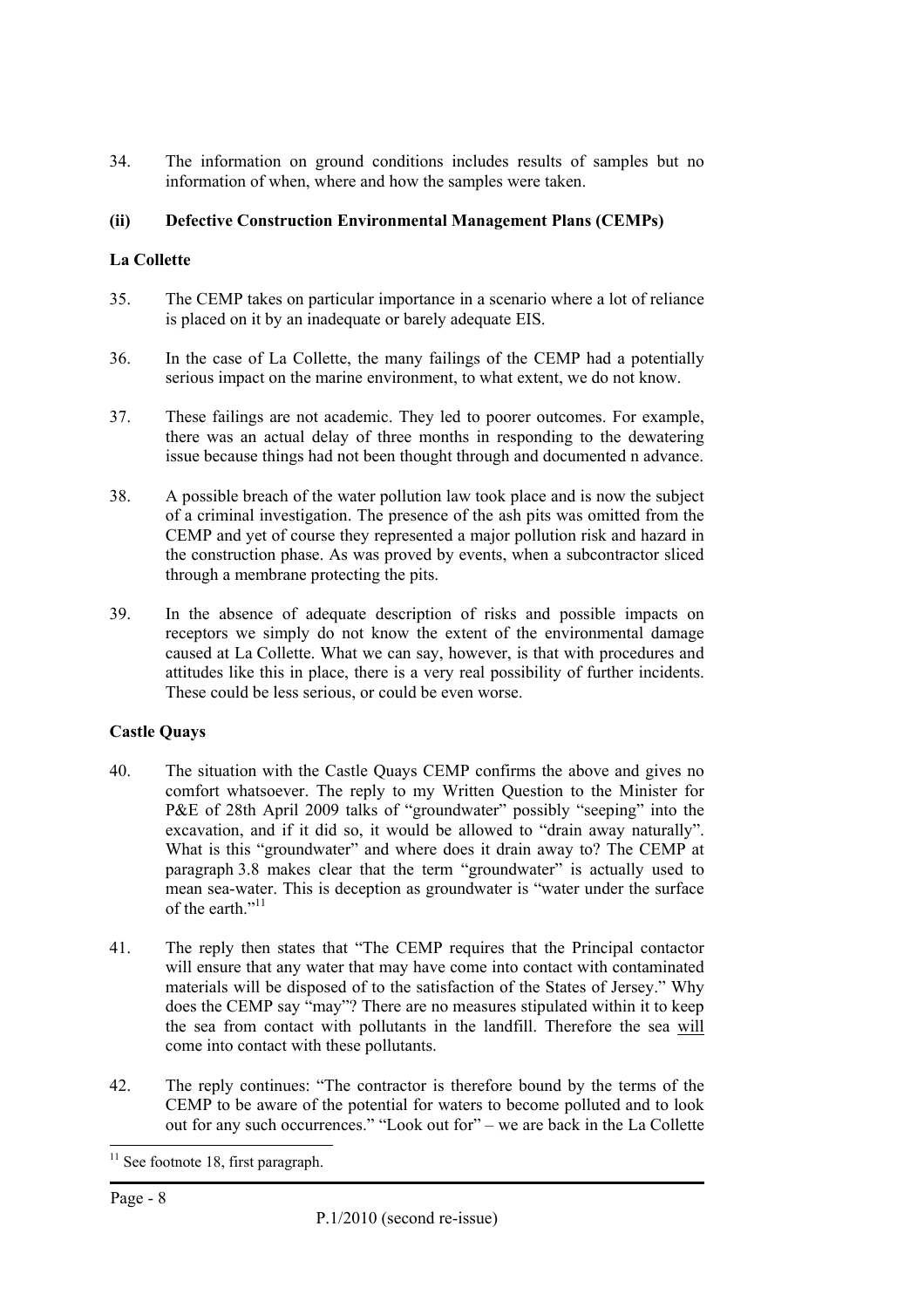world of the "watching brief" which demonstrably failed to protect the environment from harm. And how would this water be disposed of? Via a discharge permit?<sup>12</sup> The regulator apparently has no role and no desire to carry out water sampling and testing – in paragraph 4.2 entitled "Water Quality Monitoring" the only method listed for detecting the presence of contaminants in the pit water is "visual observation".

- 43. The overall attitude of complacency and inaccuracy can be seen in the section entitled "History" in the Method Statement<sup>13</sup> prepared by Dandara's Health and Safety Manager and accepted, let us not forget, by the regulators in the Planning Department.
- 44. "A small proportion of waste was composed of residues from the Bellozanne municipal waste incinerator…… Assessments and reports on the make-up of the land conclude that although the bulk of fill materials is non-hazardous there may be the presence of contaminants within the area to be developed."<sup>[14](#page-8-2)</sup>
- 45. "Small proportion," "non-hazardous" and "may be present" all these phrases seem actually calculated to lessen the apparent risk and danger to the marine environment. Compare this to the fact that 6% of the site landfill material is incinerator ash from the burning of non-separated municipal waste, and that  $6\%$  of that vast volume of waste is many, many tons.<sup>[15](#page-8-3)</sup>

#### **(iii) Inadequate site management procedures**

- 46. In the absence of rigorous statements of risks and impacts to receptors within Ramsar or the Bay of St. Aubin as part of the EIS, all the burden of protecting the environment is shifted onto the site management procedures along with the  $CEMPs$ <sup>[16](#page-8-4)</sup>
- 47. On a large site they must be comprehensive, updated, monitored, and the subject of full communication and adherence at all times. This is a tall order and requires attention to detail and willingness from all parties to follow them.
- 48. A full account will no doubt emerge at the trial, if a prosecution is brought, of how the La Collette site actually ran, and the weaknesses which have to be put right will be there for all to see and learn from.

<span id="page-8-0"></span>

<span id="page-8-1"></span>

<span id="page-8-3"></span><span id="page-8-2"></span>

<sup>&</sup>lt;sup>12</sup> For the full fantastical reply see Appendix 2.<br><sup>13</sup> Reference CQ/CL 0001 revA.<br><sup>14</sup> Method Statement page 1.<br><sup>15</sup> Apologies, cannot give exact reference for this – it is from a 2004 technical report.<br><sup>16</sup> As this exc

<span id="page-8-4"></span>

 **<sup>&</sup>quot;Panel representative: '**It is stated there is a risk for pollution during both phases, construction and operation, just to get clarity on that. It then goes on to talk about mitigation without assessing what that risk is and what that impact is. Can you explain why?' **Managing Director, Babtie Fichtner Consultants:** The purpose is we have identified it as a potential risk and, therefore, we say we are going to avoid it so that all our efforts are put in to controlling, to make sure the water discharge is not going to be a problem and similarly with the potential contamination. The same approach is taken. It may happen, therefore, let us avoid it happening and, therefore, the controls particularly through the contractor, and our supervision of the contractor, has been aimed to avoid any of this occurring."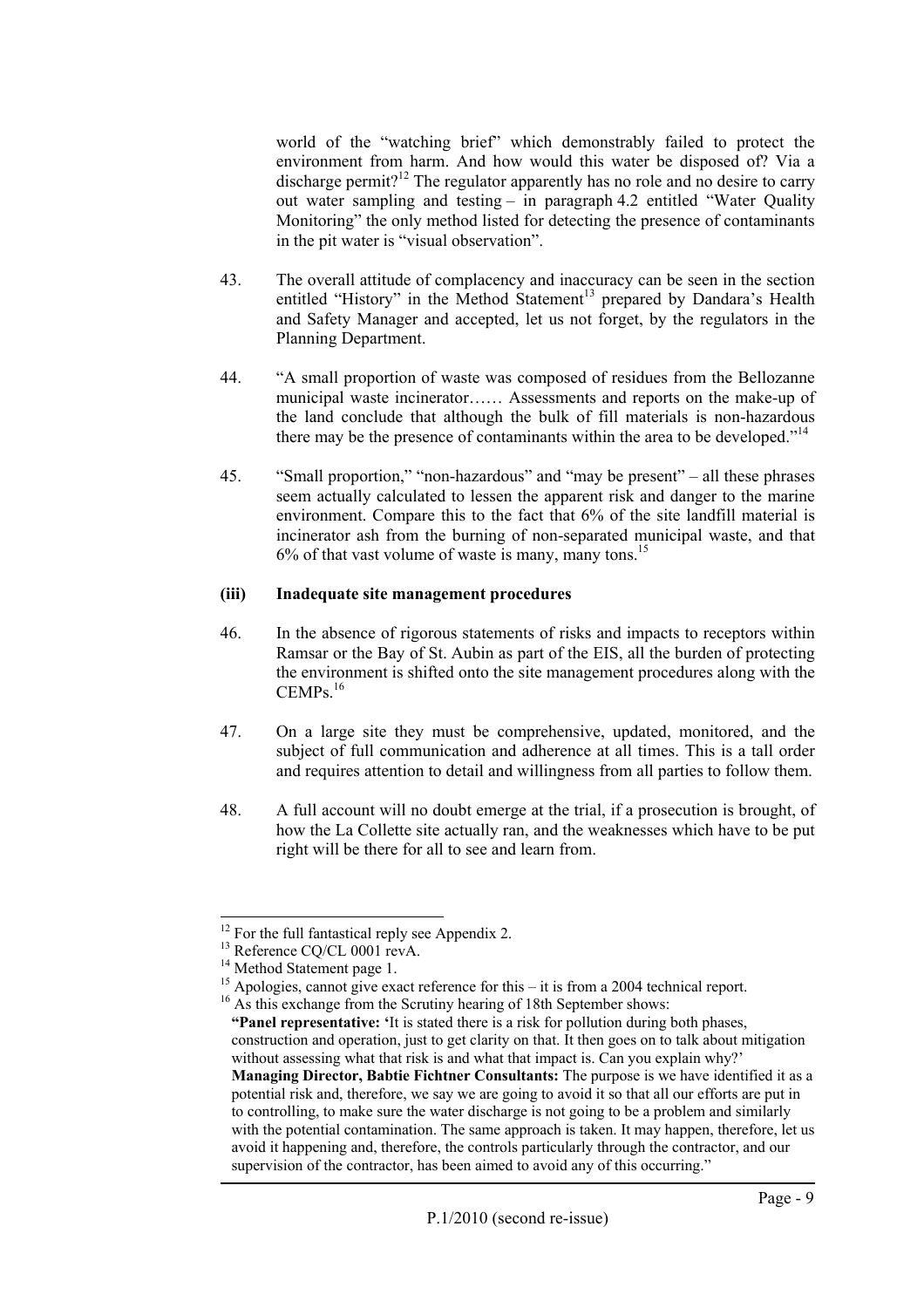49. However, the Scrutiny Hearings already revealed some shortcomings. Thus on 18th September we heard the following:

#### **"Panel representative:**

That is an environmental incident that involved not just the regulator in mitigation. It was an environmental incident that should have been reported. Why was that not within the suite of reports submitted?

#### **Director, Waste Strategy Project:**

I do not have the answer for that. We would need to check with the contractor as to why it was not ... I must apologise for the late provision of that information."

(Transcript, page 41)

*and* 

#### **"The Connétable of St. Peter:**

I think from my point of view, speaking on behalf of the Scrutiny Panel, our concern is that there appears to be or there could be a lack of process in dealing with incidents down there. That is our concern, process. We are delighted to hear that the department managed the incident with the ash pit and brought that to a successful conclusion, but the fact that there is no detail of that ever occurring within the suite of documents you have given us and the fact there are only 2 others shown coming via a particular company. Now we know there are a number of other subcontractors. Do they feed in their incidents through the main contractor or not? We do not know the answer to that. So are there then, from the Scrutiny Panel's point of view, more incidents which are remaining either unreported or that are not being fed through to you in the final case so, therefore, they are not coming through to us? Our concern from a Scrutiny Panel is a matter of process."

(Transcript, page 43)

*and* 

#### **"The Connétable of St. Peter:**

I understand and thank you for that. However, I still remain perturbed because at the eleventh hour we have had 2 incidents produced. If there is a process which enforces that all incidents are reported then we should not have got these 2 incidents at the eleventh hour which go back to June.

**Director, Waste Strategy Project:**  Correct."

(Transcript, page 49)

#### **(iv) Water pollution during construction: was the Water Pollution (Jersey) Law 2000 broken?**

50. A picture is worth a thousand words, so they say, so here is a picture of the Castle Quays site, taken on 27/03/2009 at 7.00 a.m. Exactly the same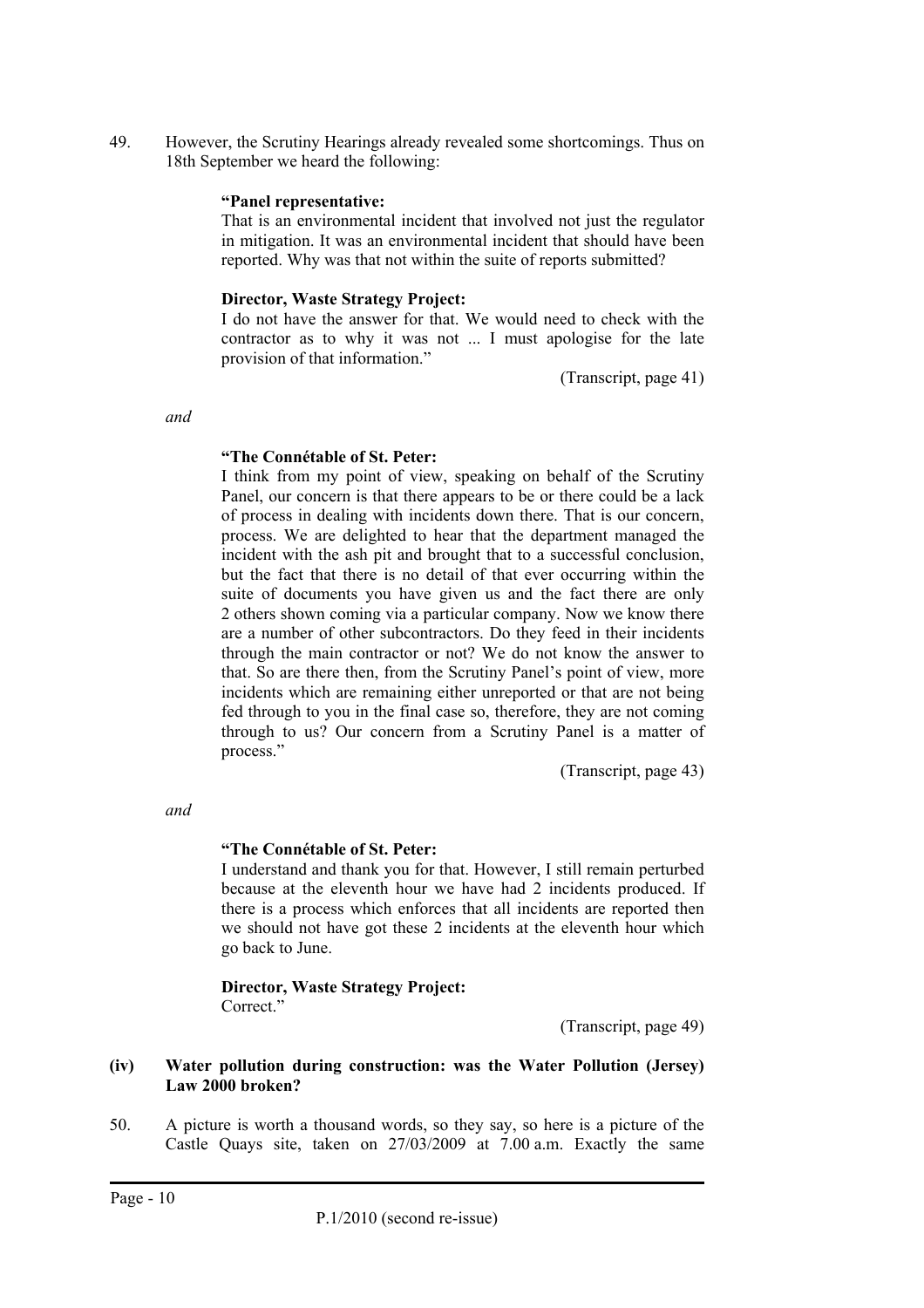conditions were observed, and documented by Save Our Shoreline at the La Collette site.



51. Compare this picture with these words of the Castle Quays CEMP:

"... although at high tides, groundwater (sic) may be present within the basement excavation" and "The contractor is therefore bound by the terms of the CEMP to be aware of the potential for waters to become polluted and to look out for any such occurrences."

"may be present". What sort of a document purporting to be the solid basis for a major construction project in a prime waterfront location with known environmental issues, could say: "may be present"?? And as for "look out for such occurrences" – well, I leave the reaction to the reader.

#### **The Water Pollution Law**

52. The law is emphatic and clear. Article 17 of the Water Pollution (Jersey) Law 2000 says: "Any person who causes or knowingly permits the pollution of any controlled waters shall be guilty of an offence"<sup>[17](#page-10-0)</sup>

<span id="page-10-0"></span><sup>&</sup>lt;sup>17</sup> More details from Written question 24th March to Minister for P&E: "Controlled waters' include the territorial seas of the Island up to the 12 mile limit, coastal waters, as far as the highest tide, including bays and inlets, surface water including streams, brooks, reservoirs, etc. and groundwater, i.e. water under the surface of the earth.

In this Law, the definition of pollution is in line with modern European thinking and with the OSPAR Convention for the Protection of the Marine Environment of the North-East Atlantic. Thus, pollution includes the introduction of substances or energy into controlled waters that cause or may cause a hazard to human health or water supplies, harm to any living resource or aquatic eco-system, damage to any amenity value or interference with any legitimate use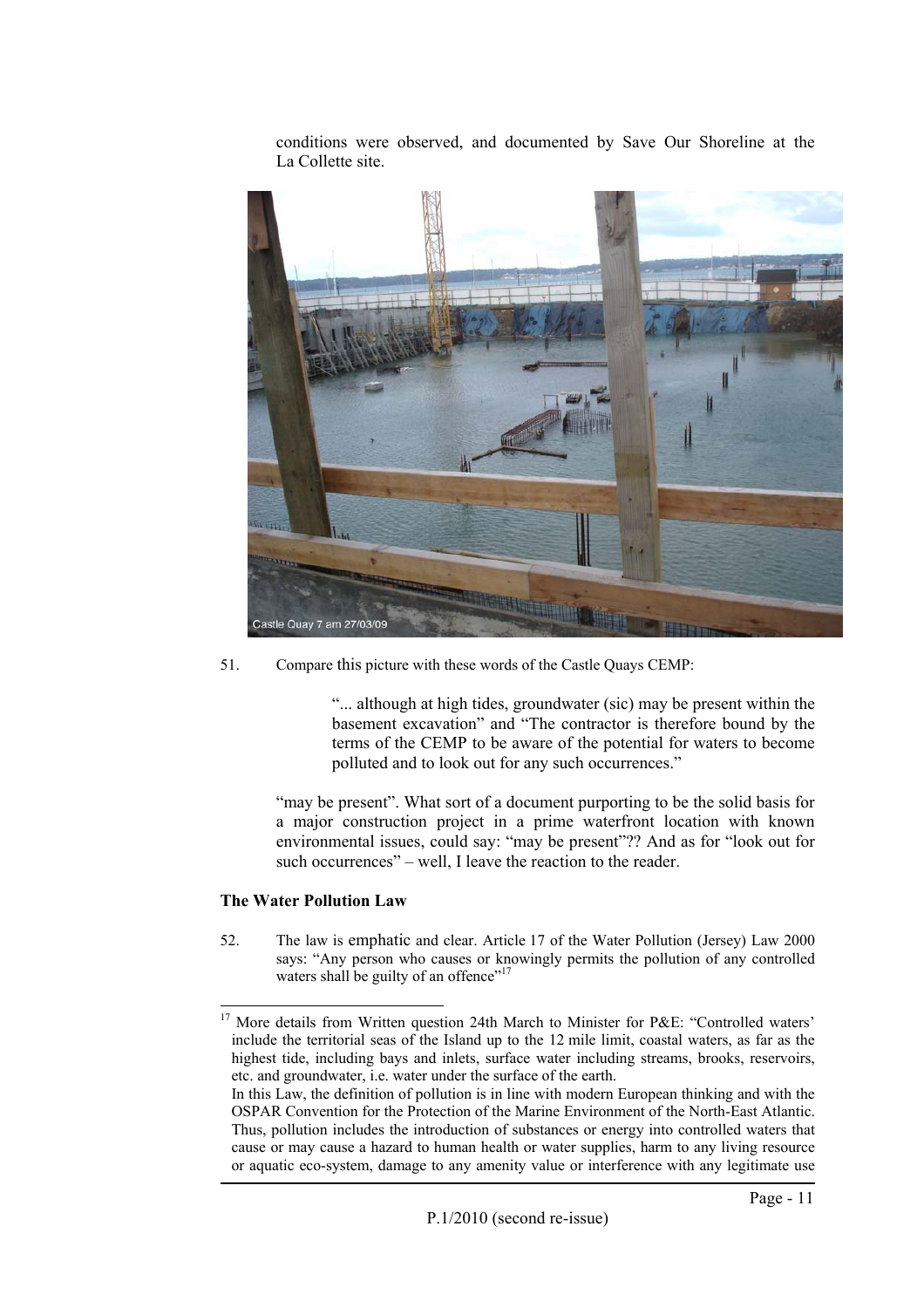- 53. So, the excavations, by breaking up the landfill and enabling accelerated leaching of contaminants to sea, are legally highly problematic.
- 54. A discharge permit was required for La Collette pit waters whereas none was ever asked for or imposed at Castle Quays on a site acknowledged to be worse in terms of contamination.
- 55. The discharge permit never came into force at La Collette. The allegation is that the leachate was then pumped to sea illegally, and there is evidence to support this. (see next 2 sections below)

#### **(v) Ongoing investigation, which has lasted over 8 months so far, into major breach or breaches of the Water Pollution Law at La Collette EfW site**

- 56. Members may not be aware that there is a case file being prepared by Environmental Protection for a prosecution which may be brought with regard to a breach or breaches of the Water Pollution Law at La Collette.
- 57. This file relates certainly to an incident on 28th April, and maybe to other pollution incidents. The project site manager at the time (now sacked) wrote in an e-mail to TTS, Fichtner and the regulator on September 15th:

"I thank you for your suggestions and advice and can confirm that you have already received information ...... in the form of e-mails, photographs, minutes of meetings, and my site diary.

However what you, the regulator and TTS do not have, is my interpretation of this information, events on site from January to June this year and my evaluation of the attitude and performance of all parties concerned. I can therefore confirm that the incident on 28th April was, in my opinion, not an isolated incident and believe that the information mentioned above will demonstrate this."

- 58. The project site manager at the time, who was sacked in July, has still not been interviewed, although he is a key witness in the case.
- 59. The above is all I can properly say as it only goes into the background of the preparation of the file. Nevertheless the long time lapse involved shows either that the incident(s) was/were extremely serious or that there has been inordinate delay in bringing this matter to a conclusion.
- 60. Either way, it is clear that there is a serious problem here, and that not to learn the lessons, whatever they are, before granting permission for another similar development is tempting fate.

 $\overline{a}$ 

of controlled waters. It also covers the introduction into controlled waters of a substance or energy that contributes to pollution, but which may not be the sole cause.

For example, if a contractor, when constructing the incinerator, caused a leak of oil to the sea that resulted in loss of marine life, then they may be guilty of an offence and subject to a fine and/or imprisonment. This is an offence of strict liability, which means that an intention to pollute is not a necessary ingredient of the offence."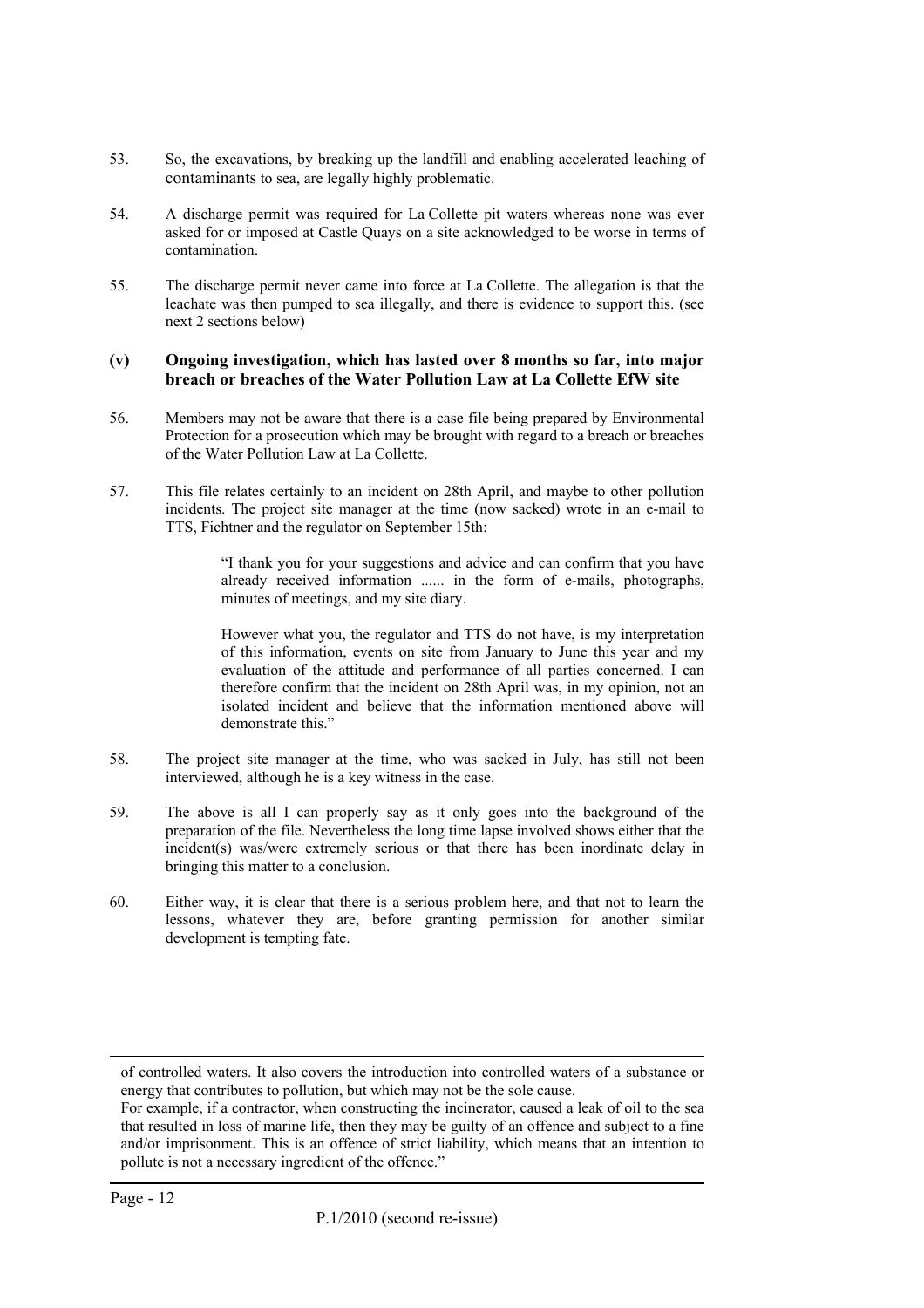#### **(vi) Dismissal of the project site manager at La Collette EfW site, amid allegations that he took environmental protection too seriously**

- 61. In early July last year, the project site manager at La Collette EfW site who worked for Fichtner – consultants to TTS for managing the project – was dismissed. I am told that the official version of the reason he was sacked and his own version are somewhat different.
- 62. This serves to highlight, once again, that all is not well down on the Waterfront.

#### **(vii) Misleading statements, secrecy and lack of communication**

- 63. The Chief Officer of Planning and Environment wrote to a member of Save Our Shoreline in November asking her to have faith in his team: "I would ask that you let the environmental team do their job and to trust in our well qualified and experienced professionals." But is this plea justified?
- 64. There is a mantra running through the La Collette EIS and subsequent statements that the site is made up of inert fill. We have seen (paragraphs 40, 41, 44 above) that the same tendency to downplay the seriousness of the contamination in these waterfront sites is also present at Castle Quays.
- 65. On 8th July 2009, 2½ months after the pollution incident which mainly led to the criminal investigation, and which involves contaminants in the fill, the regulator was telling the Scrutiny Panel that the area was full of inert fill. (Transcript, pages 18–19.)
- 66. At the hearing on September 18th there was this exchange:

#### **"The Connétable of St. Peter:**

I think just coming back again, John, with all due respect, the reclamation site, and I am talking about West and East of Albert, has become a sensitive area from the point of view that we know that there was on the west of Albert from incinerator waste so, therefore, the whole of that area of reclamation is a public concern, shall we say, that there are potentially current contaminants somewhere down there. This is why we need to ….

#### **Former Chief Officer, Transport and Technical Services Department:[18](#page-12-0)**

No, I am sorry, you are making an assumption. You have no evidence. Provide me with the evidence.

#### **The Connétable of St. Peter:**

I think the fact that we have those people that are sitting in the back row that represent the S.O.S. (Save Our Shoreline), all these sort of people, that there is evidence out there to say there is a level of public concern.

## **Former Chief Officer, Transport and Technical Services Department:**

Would you provide the evidence?

<span id="page-12-0"></span><sup>&</sup>lt;sup>18</sup> Now Deputy Chief Executive to the Council of Ministers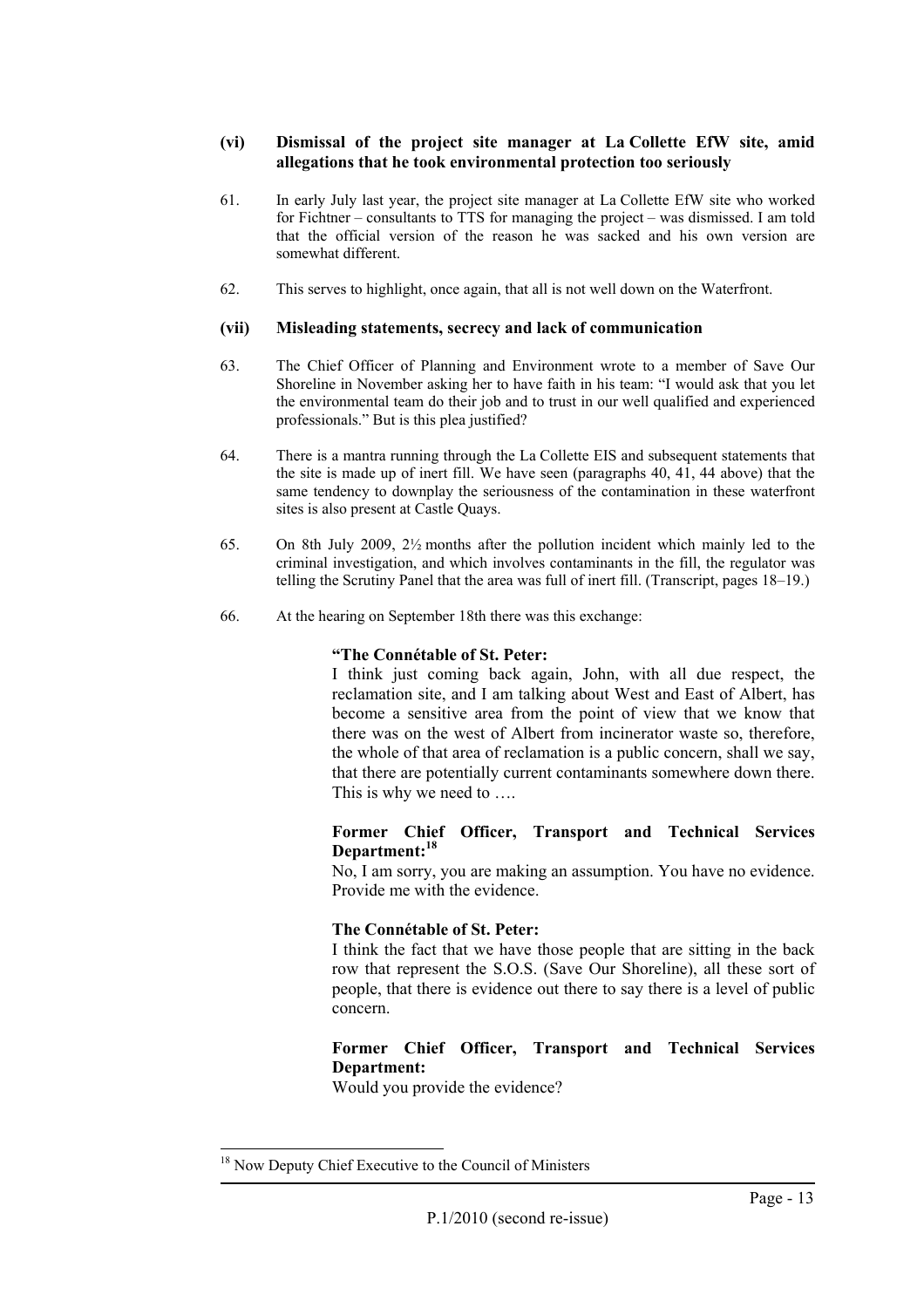#### **The Connétable of St. Peter:**

No, no, I am saying to you there is evidence of public concern and they are sitting behind you today.

#### **Former Chief Officer, Transport and Technical Services Department:**

I know the evidence of public concern but I am asking for evidence that there is contamination."

The Chief Officer of TTS at the relevant time at no time in this exchange denies that there was contamination in the fill, but he gives the impression there was none by demanding from the Scrutiny Panel evidence. Did he know nothing of the major incident which was causing a criminal investigation to take place and which is predicated on the existence of contamination?

- 67. Earlier in the 18th September Hearing, the former Chief Officer of TTS said, in making a comparison between the sites excavated along the Grève d'Azette coast and the La Collette site: "So, if it had not been deemed necessary for those sites, why is it deemed necessary for this site when there is no evidence to suggest that the material in this site is any different? In fact, if anything, the material from this site was better known because it had been monitored visually by an operator at every point of infill, whereas the material that was in the ground on other sites that could have been there for 100, however many years, was unknown at the point of excavation." (Transcript, page 23.)
- 68. Again the point is not how dangerous or otherwise those other sites may have been to excavate (though none of them is known to have been a landfill site under the old regime of tipping) but the fact that attention is diverted away from the potential contamination within the site in question – namely, La Collette. Why not just answer the question as openly as possible?
- 69. Maybe there is some innocent explanation for the above paragraphs. But at the least they shed doubt on whether, taken with all the other issues, any planning permissions should go ahead for these potentially polluting sites until they are resolved.
- 70. No members of the Harbours team, nor the Marine and Coastal Officer, nor the Jersey Aquaculture Association, were informed of the pollution incident on 28th April 2009.
- 71. The list of failings is long: misleading statements made to Scrutiny; not informing key stakeholders of pollution incidents; seemingly wanting always to play down the seriousness of what is actually going on.

#### **THE ROLE OF THE MINISTER**

#### **Our expectations of the Minister**

72. We expect the Minister to be impartial and to have robust and fair processes with regard to planning applications and appeals. He or she has to hold the balance, weighing up all the evidence in a particular case and striving to decide in the best interests of the Island as a whole. These best interests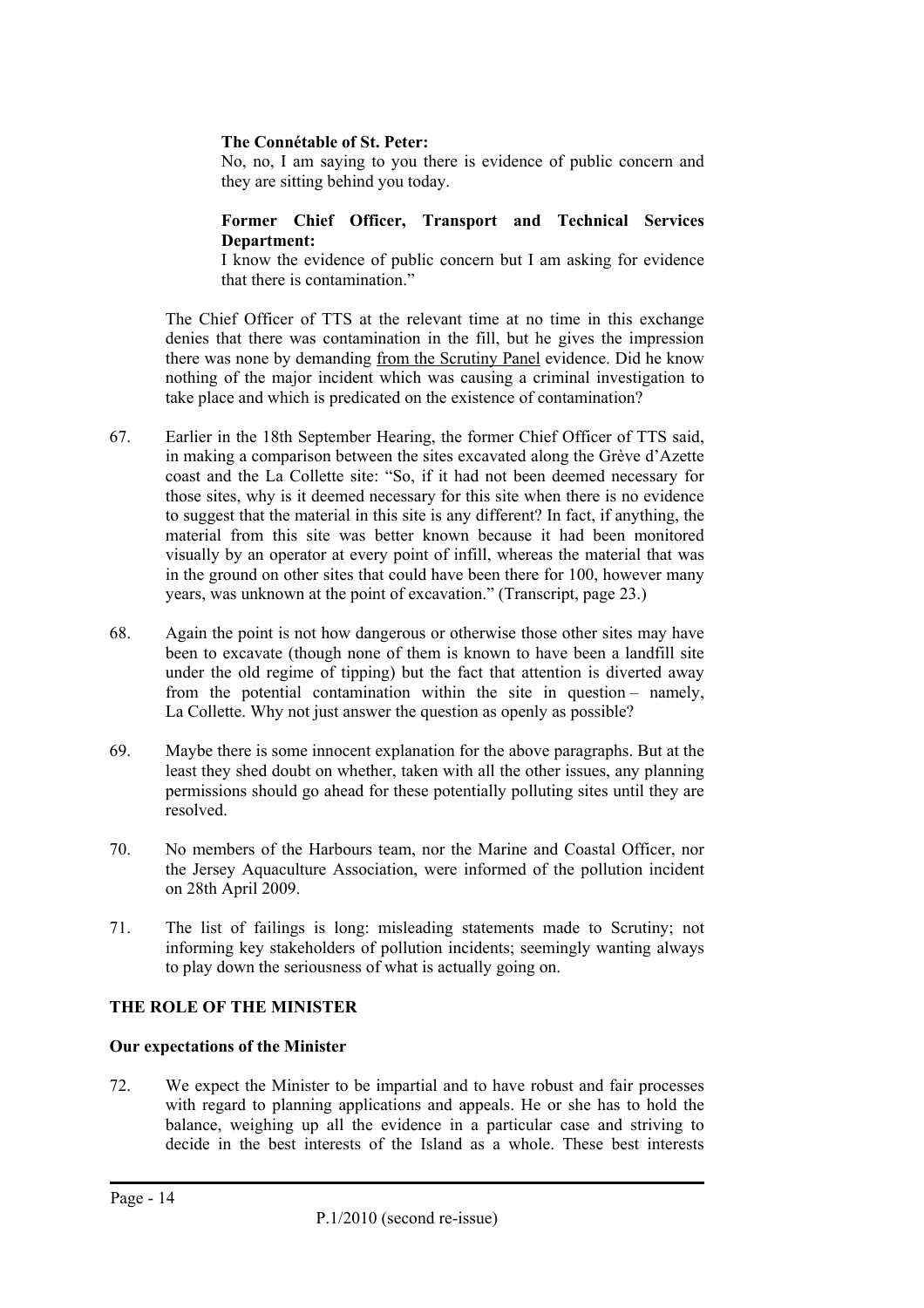include the protection of our wonderful environment, on which we all, in fact, depend. In fact he has a particular duty to the environment, which has no other champion.

## **The hesitations of the Minister in this case**

- 73. There are 3 arguments the Minister holds up for refusing to take the time to respond formally to the Scrutiny Panel Report into La Collette and to consider the other matters raised in this proposition.
- 74. The first is "unnecessary delay" He has written to me: "I am bound by law to treat each application on its merits and I cannot unduly delay decisions on any applications." Firstly I do not find this provision in the 2002 Planning Law, where delay is not mentioned, and secondly, the need for the Minister to engage with and resolve the matters referred to in this Report has its own importance to which the Minister should pay due attention.
- 75. The second is that "the sites are different". He wrote to me: "The applicant will probably feel that the planning application for the Zephyrus Scheme is not directly linked to the planning decision on the Energy from Waste Plant as the sites are different." In fact there are many similarities between the La Collette, Castle Quays and Zephyrus sites, the main difference being that the west of Albert sites are more polluted than La Collette and therefore require even more careful handling. That is the whole point of this proposition – learn the lessons before it is too late and yet more avoidable pollution of our seas occurs.
- 76. The third is the belief that the investigation will only reveal lessons to be learned for the defendants. This is certainly not my reading of the situation. Clearly as the matter is under investigation, my freedom to show that there is more than one side to this story is limited.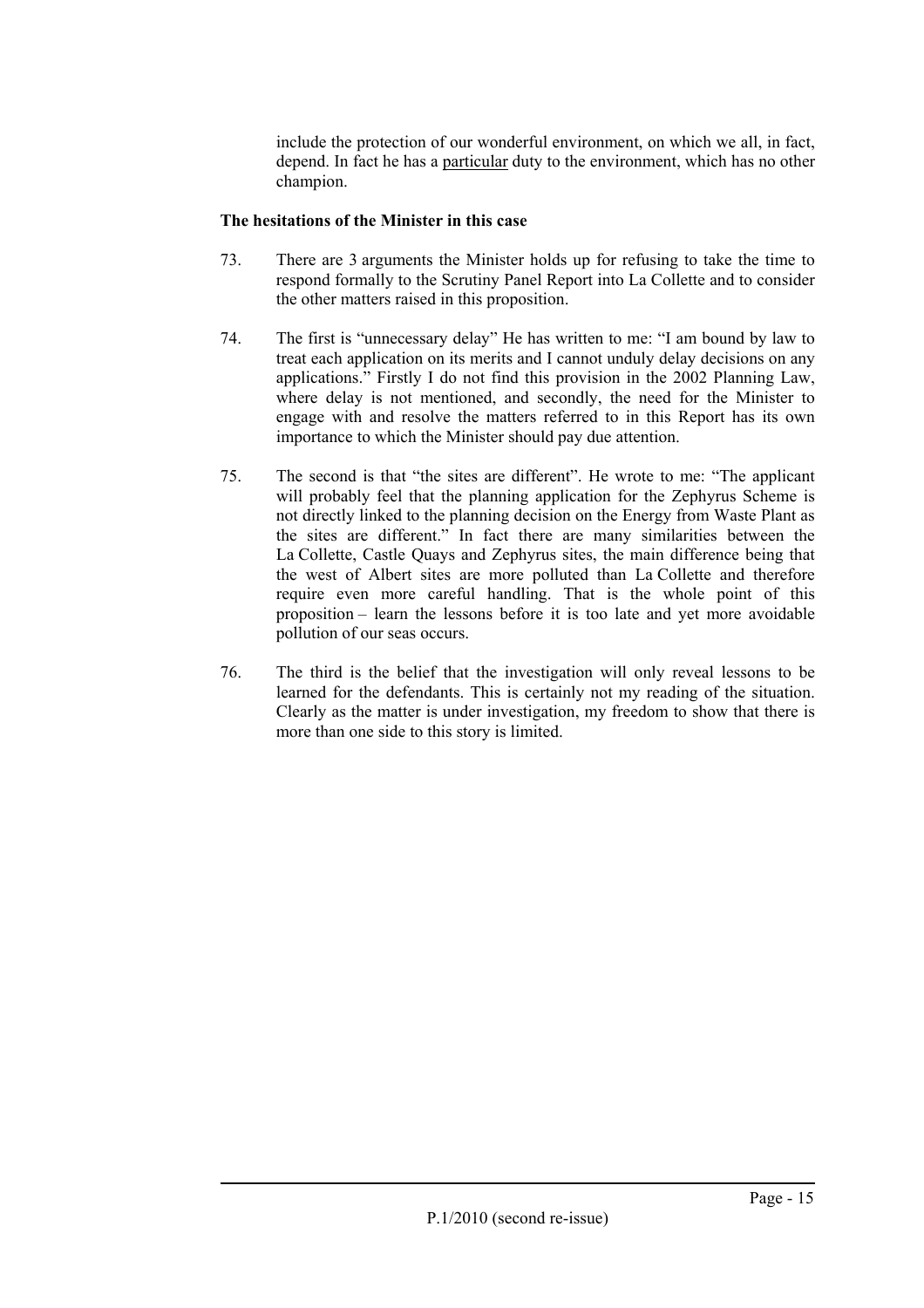#### **CONCLUSION**

- 77. As things stand, going forward there are no guarantees that our precious marine environment, with all that it means for our well-being and for our economy, and the idea of good governance can be protected.
- 78. SOS write in their submission to the Zephyrus application; "To enable us to fully assess the adequacy of the EIS in its approach to dealing with the exaction and disposal of contaminated land and the associated problems with tidal inflow we need access to the incident record of these sites (i.e. La Collette and Castle Quays)." I would suggest that exactly the same applies to the Minister. He needs to have this information fully evaluated before giving another permit.
- 79. TTS and their consultant Fichtner have taken the approach on the project to avoid impact on the Ramsar site. (Footnote reference) However the implementation via the CEMP and the working practices on site suggest that impacts have not been avoided.<sup>19</sup>
- 80. Taking all the serious problems from the recent past together, The Minister should pause and see just how great the risks are, and submit to the requests made in this proposition with good grace.

#### **Financial and manpower statement**

81. The financial and manpower implications of this proposition are limited. The response requested in paragraph (a) of the proposition has to be provided to the States in any case. A close look at the EIS provided for the Zephyrus application, involving the writing of a report, would in any case be required. This proposition adds the requirement to incorporate the Environment Scrutiny Panel's findings and recommendations into this appraisal. Again, taking on board the findings of the Panel is a process which would happen in any event. Paragraph (d) is a precautionary paragraph to cover the situation where the Department's responses to (a) and (b) do not actually include what is requested in (d), namely a spelling-out of what the Department will actually do in terms of the way it works, in response to the matters covered in this report and proposition. Again, this is the normal work of the Department, to follow new developments in the fields in which they are operating, in this case, the findings of a States body – the Scrutiny Panel. Paragraph (c) is a specific new piece of work to ensure, once again, that lessons are learned. I would expect this to be done within the normal workload of the Department. There is a separate question of whether the Department is adequately resourced for its responsibilities, but that is not my concern in writing this note.

<span id="page-15-0"></span><sup>&</sup>lt;sup>19</sup> For example:

**Managing Director, Babtie Fichtner Consultants:**

<sup>&</sup>quot;The general approach taken was there is a Ramsar site there, let us avoid wherever possible and show where there is some slight impact that it is insignificant. Within the Environmental Statement we have to show that and that was the approach taken with the consultations; avoid any significant impact on the Ramsar site." (transcript of Public hearing September 18th with TTS, page 13).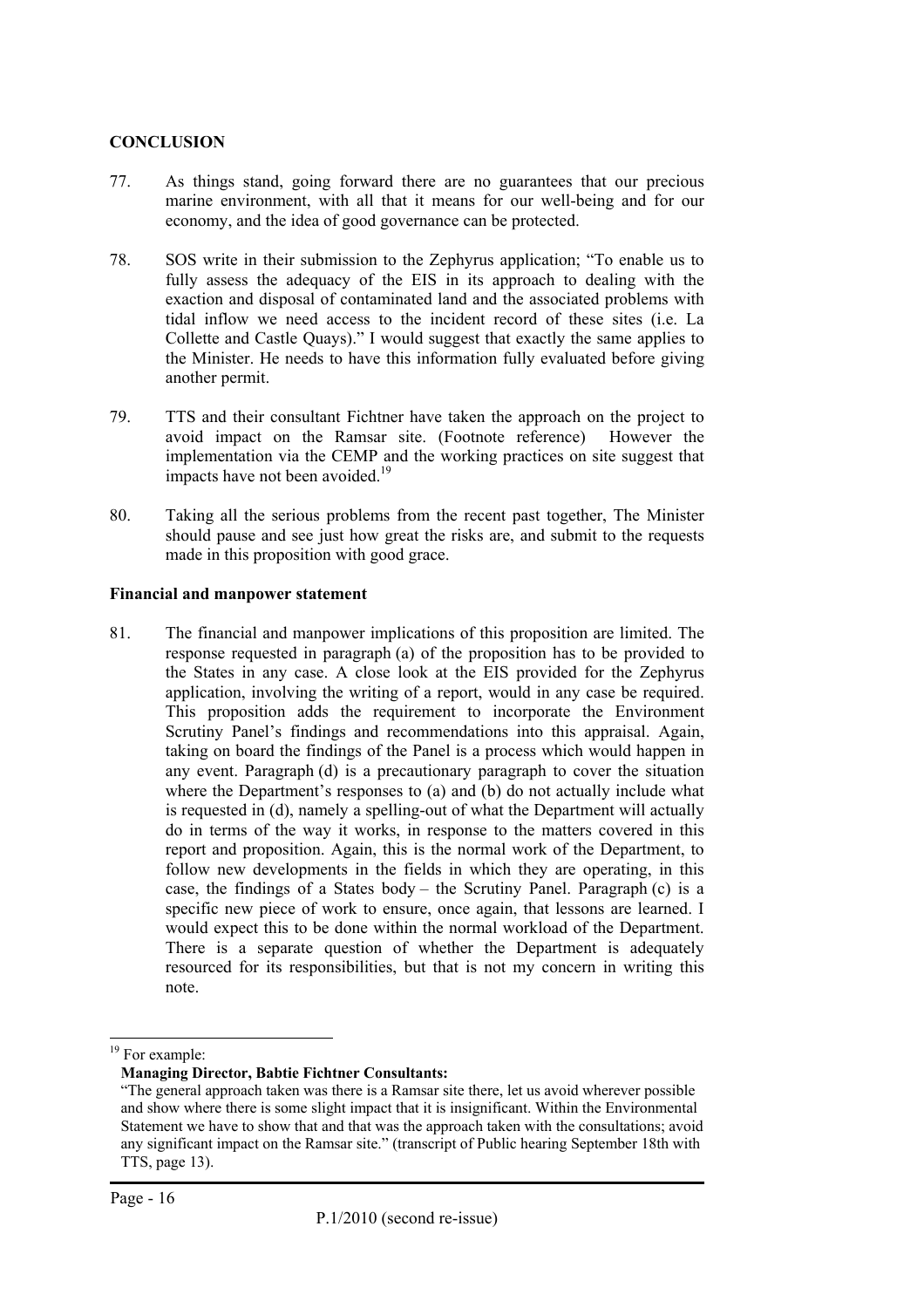## **APPENDIX 1**



## **Location picture of the Zephyrus development**